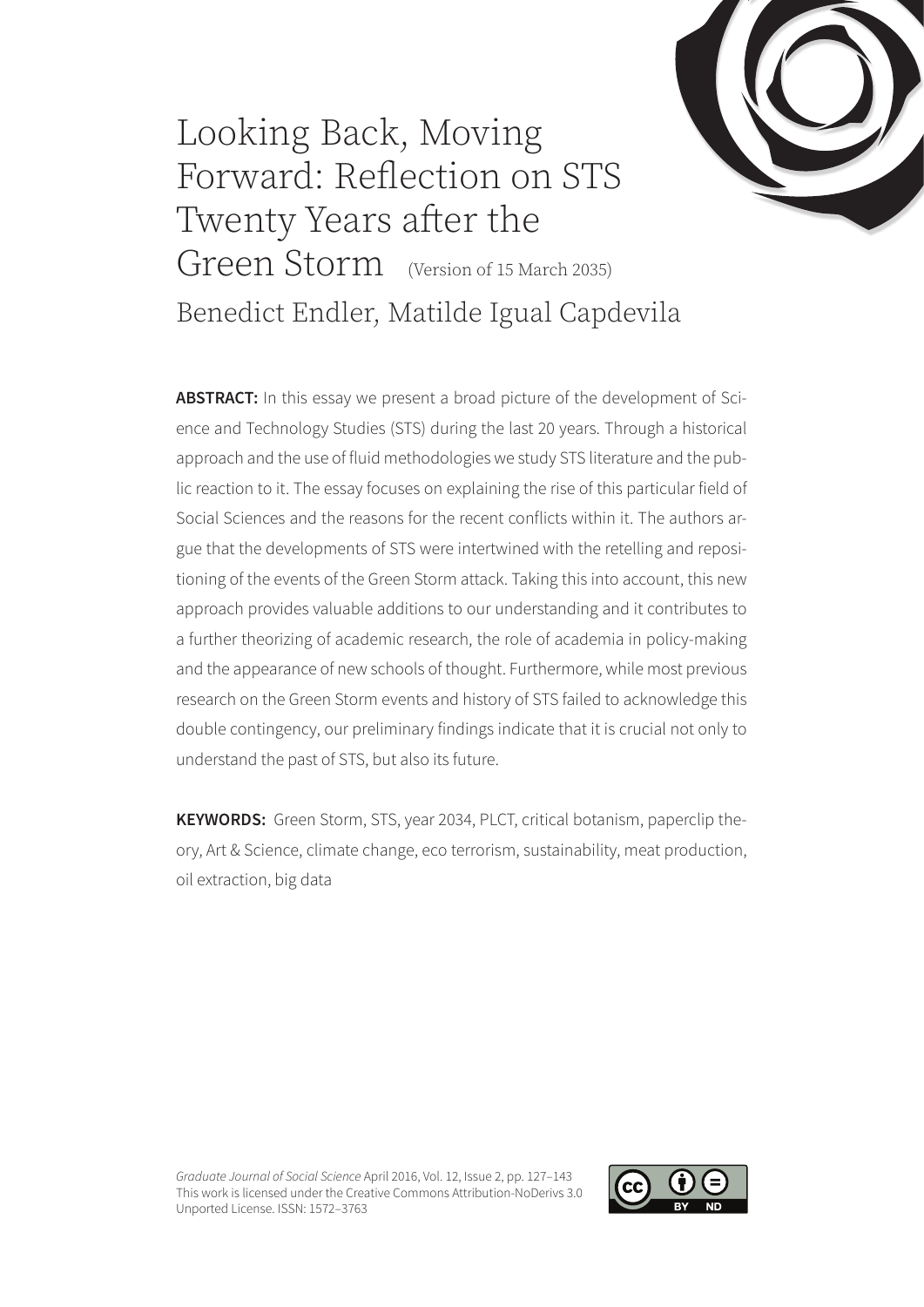### Disclaimer

The paper you are about to read is a fictional scientific paper, set in an alternate reality. Any resemblance to actual persons, living or dead, institutions or actual events is purely coincidental.

We spent the last year working on fictional future scenarios, which play with the notions of fears and hopes connected to science and developed them through different media. The starting point was a collaboration between the 'DokNE department (the Doctoral studies program specialized in sustainability and policymaking at the University of Natural Resources and Life Sciences, Vienna) and the 'Art & Science' department (University for Applied Arts, Vienna), resulting in a participatory theatre piece called 'The Green Storm'. The performance dealt with a variety of topics: scientific models, sustainability, game theory, institutional language, fear of terrorism, policy-making; and ultimately, humor. In the play the participants were asked to take up the roles of world leaders attending an International summit. On this fictional summit an emergency situation would suddenly occur, in which the group of radical eco-activists 'Green Storm' threaten the modern way of life with an unknown organic entity. The participants were asked to find solutions for the situation, thus influencing the course of the play.

We were invited to the Changing Worlds conference organized by the students of the Science and Technology Studies department at the University of Vienna, in order to present the structure and results of this interdisciplinary project. At the end of the lecture we asked the audience to tell us how they would have decided. The majority chose to oppose the 'Green Storm' in a non-violent way, by concentrating the resources of global community in scientific research in order to find appropriate counter-measures. The paper that follows unravels the consequences of this decision. Notice that the authors of this paper are not native English speakers, nor would they wish to be. We recommend reading this paper with your favorite continental accent.

#### Introduction

As former President Hillary Clinton wrote in her autobiography '[…] the big Apple blossomed, the world stood still and when it started turning again, we spoke,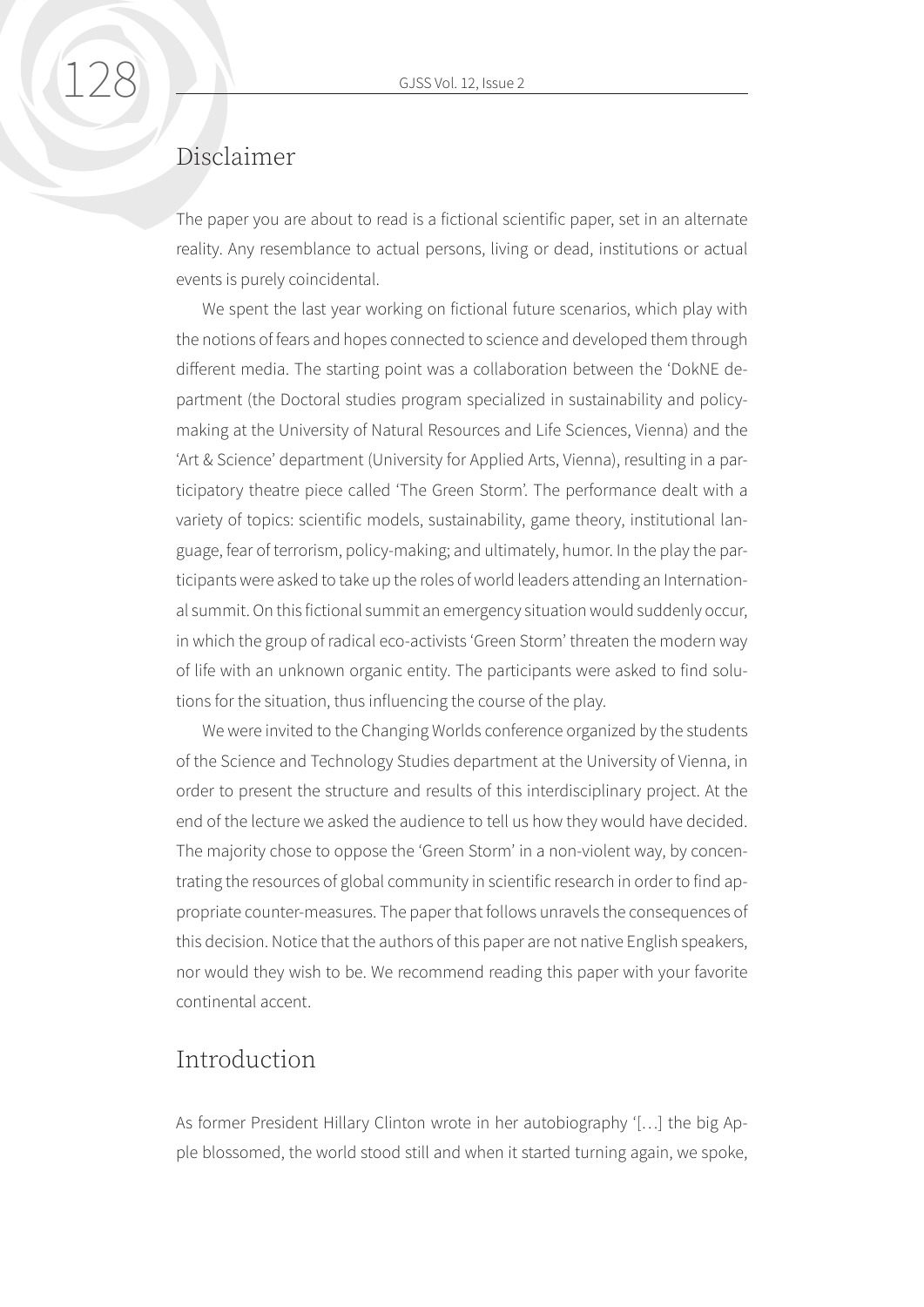thought and looked differently. We were a different kind of people'. (Clinton 2020, 32) This tragedy not only struck New York, but many capitals and industrial centers across the globe, causing the loss of vital infrastructures, invaluable historical heritages and, most of all, many lives, truly deserves to be called a paradigmatic shift for humanity. Unlike any other event humankind has ever witnessed, it affected the totality of the global community in an instantiate. (Stupr 2022, 5)

Until the summer of 2014, the group of radical environmentalists the 'Green Storm ' was not well known. Leaked documents<sup>1</sup> showed that even the CIA just considered them at the time as an eccentric smoothies start-up, with a tendency towards genetically enhanced spinach. It took the public as a surprise, when the genetically modified plant ravaged the complete island of Manhattan in a single day. Its devastating force stemmed from its rapid growth and the fact that it used cement and steel as nutrition. The 'Green Storm' argued in their video ultimatum that the world was on the brink of destruction and that this drastic step would be the only way to save life on this planet. The date of the attack was not only chosen because of the solstice (symbol of renewal), but also because it coincided with the 'International Summit for a Sustainable World', where most world leaders where gathered in Vienna to decide upon environmental issues. Showcasing the destructive power of the plant, the group ensured that their threat to destroy all major industrial centers of the world, had to be taken seriously. The world community was forced to decide in only 24 hours, if they agreed on a global halt of the industrial meat production and the oil extraction or face an attack of unprecedented proportions. Giving into the demands would have meant, skyrocketing unemployment rates, tremendous problems in food distribution and the collapse of the global economy. In this crossroad two other possible solutions dominated the discussion of the emergency conference. Either to unite military and intelligence services to find and eliminate the Green Storm following the scheme of a counter-terror-operation. Or to invest into finding and developing an herbicide that could stop this very resilient species. The emergency conference decided on not giving in to the demands of the Green Storm and instead investing in scientific means, to develop effective countermeasures to contain the plant, and re-examine the socio-political dimensions of the situation at hand. The researchers where successful in finding an effective herbicide, but it took them nearly a week, in which the released plants destroyed a vast amount of infrastructure around the globe. The green storm could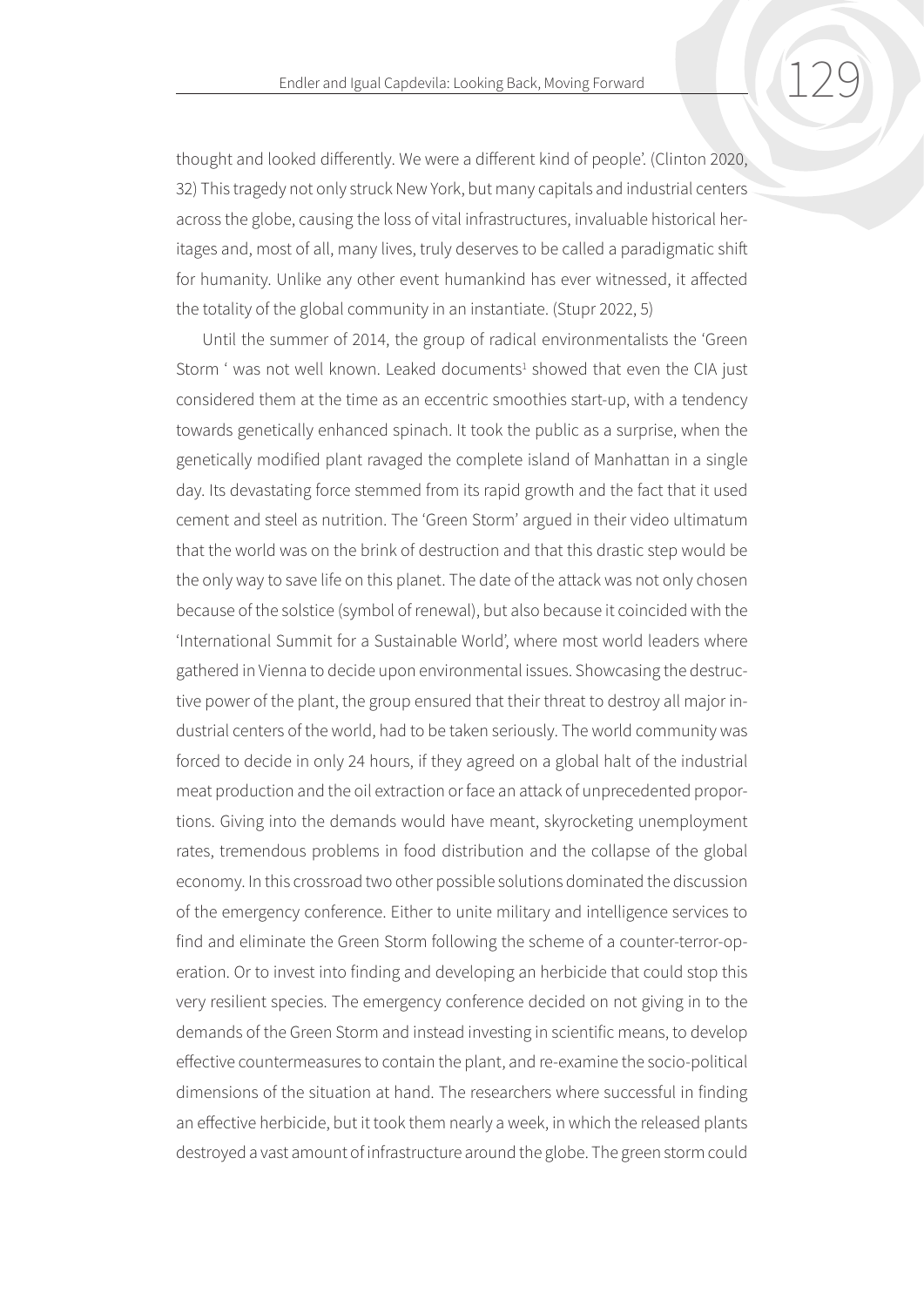be captured and prosecuted, but the consequences of the attack meant the loss of many lives and a substantial setback for the world community.

The severity of this event made the examining and reflecting on it, a pressing issue for the social sciences. In the following paper we want to take a closer look at how the narratives and viewpoints Science and Technology Studies offered have changed over the last 20 years. We believe that the diversity of STS makes it impossible to offer one unquestionable definition, to what STS truly is. Instead we want to focus on the authors and institutes that consider themselves as STS scholars. By reflecting on the double contingent relation between STS and the transforming narratives of this event, we argue that a repositioning and restructuring of techno sciences in the scientific community occurred through and *with the retelling of the story of this event.* (Endler 2022) Reflecting on the emerging deliberations, considers the reflexivity of the actors involved, opening a discursive realm of the perpetrated descriptive alignments of thought through its diverse ambiguities of *beingness*.

#### Rise of the Phoenix

After the collapse of the institutional framework of science, big parts of essential infrastructures and means of scientific communication had to be re-established. It took three years<sup>2</sup> until Out of Time. Looking at the Green Storm, the first historical publication, a collection of articles on the topic could be printed and distributed. Because of the lack of alternatives it became an immediate bestseller. Many articles were controversially discussed, in particular the one of historian Lubomir Bradicich's on *the events of the 20 of June 2014* (Langstrom 2017, 1456).

Back then nobody thought the eco-activist group 'the green storm' would get militant, much less threatening the world leaders to release a genetically enhanced plant hybrid, capable of tremendous growth and the power to devour complete cities. Nothing in the environmental movement indicated this penchant for violence. […] It is understandable that it was considered an empty threat, especially because it seemed ludicrous to assume, a small organization like 'the green storm', would really carry out a global attack in this scale, even after witnessing the destruction of Manhattan. It wasn't even a *wild card* scenario,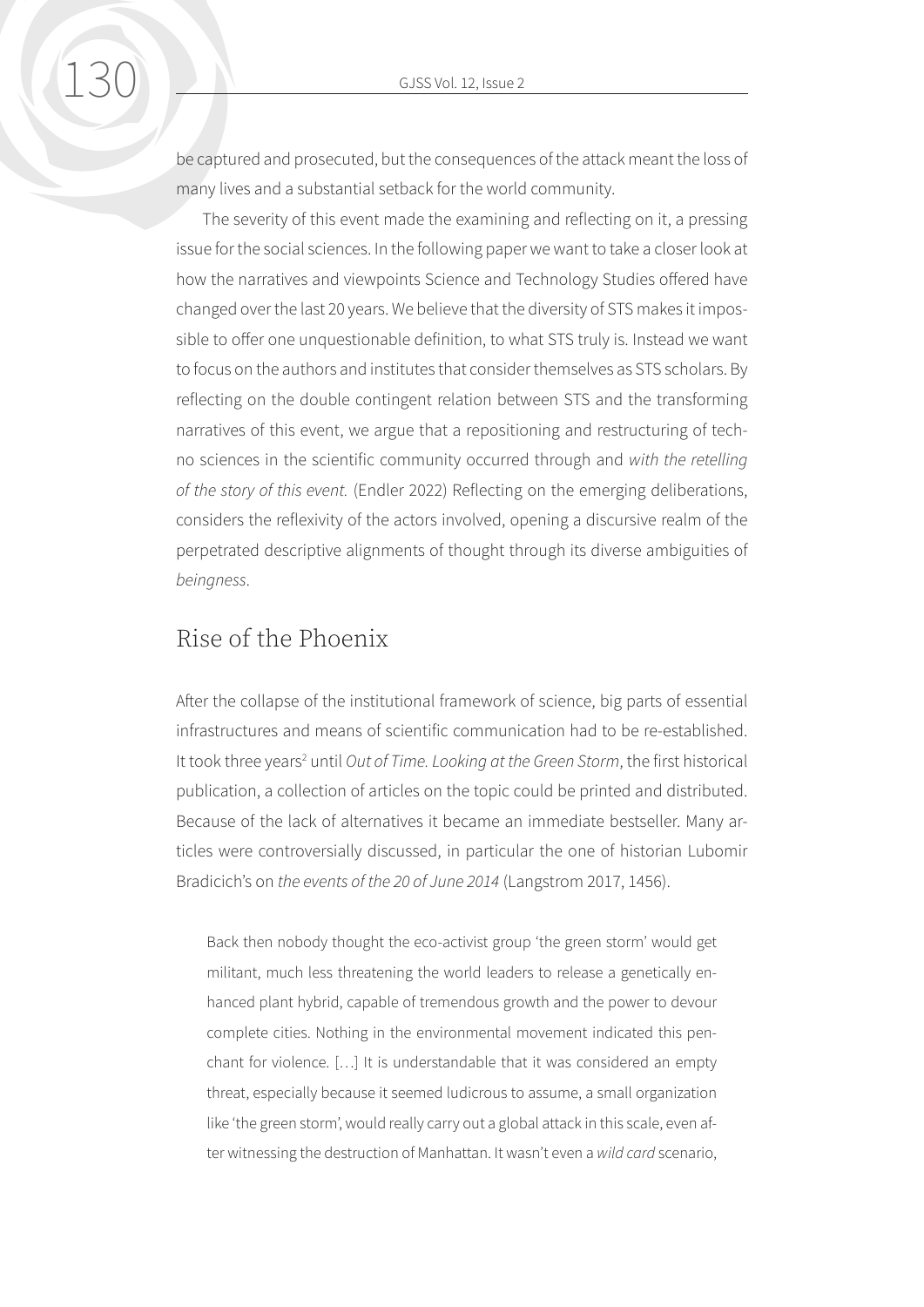rather a *no card* scenario. Giving in to their demands, by completely stopping the oil and meat production, causing the collapse of the entire economy and modern civilization was never a real option (Bradicich 2018).

Bradicich argued that the whole situation appeared so utterly absurd, that everyone involved in the decision process was either confused or in a state of skeptic disbelief, making them incapable of grasping the consequences. He refers to this state of mind as a 'Let's wait and see' mentality. Bradicich's position captured the discontent of large parts of the population, with the decision made by the emergency conference (Boktanova 2020).

The newly awoken social sciences reacted vividly on Bradicichs paper and soon split into two factions. On one side were Bradicich's followers, holding that the actors involved in the decision process were incapable of making a rational decision, due to their heightened state of confusion and skepticism, which we will refer to as *epistemic diffusion theory*. One of its most prominent proponents was the well-known media theoretician Philip Piung. He substantiated this claim two years after the publication, with a qualitative study, in which many of the involved decision-makers made statements such as, 'we thought the whole situation was an elaborated hoax, or some sort of art performance we accidentally stumbled upon' and that they might have chosen differently, if they would have been certain that it was not, 'a George Orwell invasion of the world type of thing' (Piung 2018, 68).

On the other side, a theory formed around the statisticians and historians of economy Aladdin Almanac, Sabina Gluehbirn and Fidela Doublefine. They regarded Bradicich's article and Piung's follow up study as fundamentally flawed, because they were strongly founded on the statements of the deciding actors themselves. 'We should not believe what people say, and what politicians say double so (Gluehbirn 2018, 440).' Employing a methodological triangulation of rational choice theory, data mining and epistatistics to reconstruct the narrative of the event. They argued, that the decision of the conference was in fact the most rational at the time and also in hindsight. With a tremendous amount of effort they gathered a vast number of quantifiable data, from the estimated number of potential victims to the phone numbers of the participants, to the number of times the letter 's' appeared in the dinner menu (Almanac, Gluehbirn and Doublefine 2018). The authors claimed to have found a conclusive proof, that the decision makers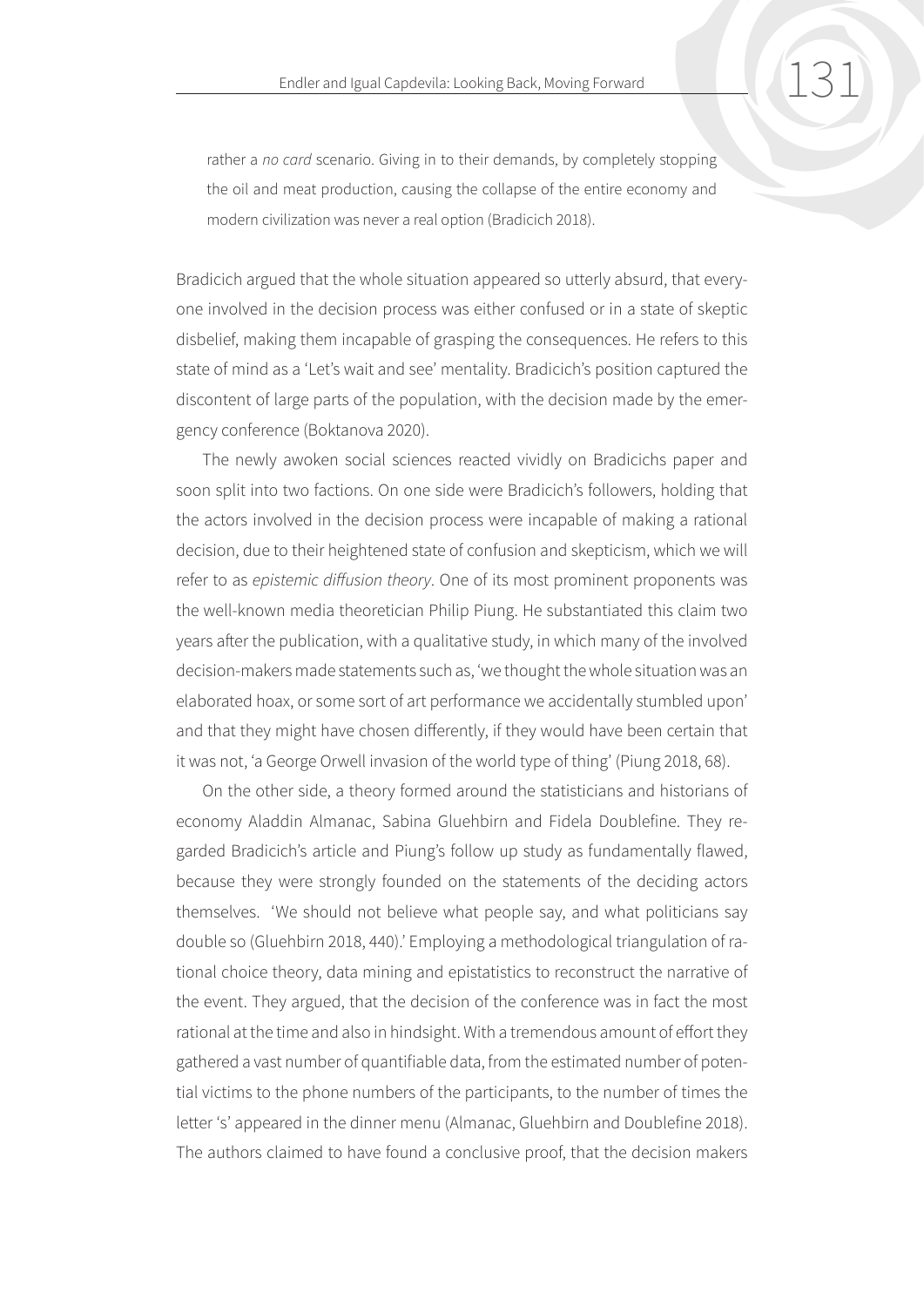were fully aware of the consequences of their choice. They were especially proud about the fact that '[…] not a single grain of fuzzy qualitative data was used […]' (Almanac, Gluehbirn and Doublefine 2018, 60). This was achieved by ruling out any potential factors, which could have primed the decision makers to one decision or another or frame the options in an unbalanced way. The study provoked the outrage of many politicians involved in the decision process, claiming that the degree of harm caused by the *Green Storm* was unforeseeable. But the authors regarded this as just more proof to the fact, that one should not trust politicians.

Although skeptic to both positions, the STS scholars could not offer a conclusive alternative to this narrative in an early stage of the debate. Not until 2019 when Ruth Gromwell published her book *Worlds of Paper*. In it she presented a compelling perspective through a thorough analysis of the material matrix of the emergency conference. Although she offered many possible aspects influencing the outcome of the event, she identified one factor as being the most crucial to this particular decision. The decision on how to respond to the threat had to be taken within 24 hours. Owing to the time pressure, the staff had to hastily prepare for the sudden change. The complexity of the situation required communicating most of the information through printed documents. Due to the amount of content, the staff were forced to print on both sides of every page. The pages were held together by R23P7 standard type paperclips. This particular model of paperclip had the advantage of having a firm grip on the inserted documents and being at the same time easy to remove and reattach. But soon after the release of the R23P7 standard type the manufacturers received complaints from custumers, that the clip was too tight for turning the pages properly, so the production was stopped. The remainder of the stock was thrown cheaply on the market. With the intention to save money for the conference the International Summit for a Sustainable World bought the cheaper R23P7 standard type paperclips instead of more expensive models such as the R23P9 or the standard R23P1 model. The use of the R23P7 and the fact that relevant information was printed on both sides caused most of the recipients to only be aware of half of the content, because the other side was not easily visible.<sup>3</sup> Gromwell argued that looking only on the odd numbered pages of the printed information would make it perfectly reasonable to opt for a scientist solution, because the consequences were drastically marginalized (Gromwell 2019, 233).

Gromwell's book was a huge success across the scientific community, since it offered 'a simple yet compelling explanation' and was '[…] written just as thrill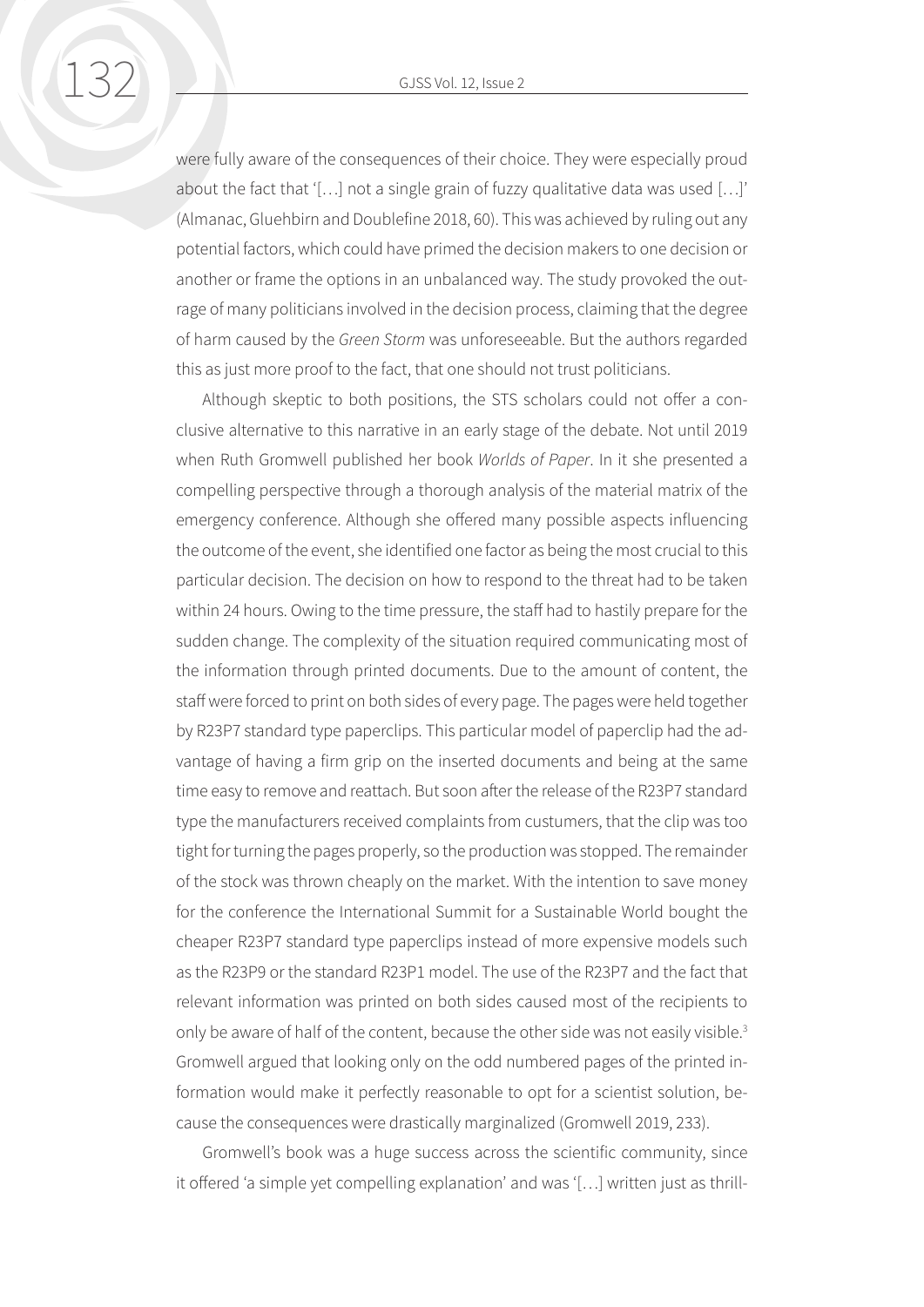ing as a crime novel […]' (as Kamp and García stated in different book reviews referenced). Even Bradicich admitted that the paper clips must have been a relevant factor in the decision process, although holding on to his *epistemic diffusion*  theory. The widespread acceptance of this theory, which became better known as the *Paper clip theory*, did not only mean an immense boost in Gromwell's academic career, making her appear on the cover of Times magazine as *Thinker of the Year*, but also for the entire field of STS. The following section will examine how this victory of the *Paper clip theory* affected the position of STS, changing its role in both science and society. Ledershuh referred to this time period between 2020 and 2028 as the golden age of STS (Ledershuh 2033).

# The Golden Age

The big success of STS is foremost visible in the institutional growth both in university programs and in the number of publications. In only 10 years, literally every university implemented some sort of STS related course. Hard science disciplines specially, became interested in incorporating it into their education programs. In the year 2025 alone, over five hundred thousand STS related articles appeared (Sabha 2030, 45).

This ferocious expansion into so many domains of sciences cannot be merely explained by its epistemic advantages. It was much more a result of the intensive media coverage that brought technoscientific approaches into the spotlight of a broader public, which in return affected its role within the academic realm (Schmalzgruber 2030, 323). The driving force was of course the leading figure Gromwell, which managed to translate complex theories charismatically into everyday problems. Her appearance in the talk show of Oprah Winfrey, where she presented her book *Living with things*, had such a media impact, that the CBS television group, producer of the popular television crime series CSI, considered the broadcasting of a show called STS, where an eccentric Science and Technology Studies professor fights social injustice (Cloestermann 2031, 68).

The psychologist Hopfentropf stated, 'thinking STS trickled into the vast seas of the collective subconscious, from which countless phantasma of this mindset emerged onto the pages and the screens of our brightest imaginations' (Hopfentrop 2033, 45). Many of its methods and approaches found their way into popculture. One of the most noticeable examples was the film noir 'Le cornichon af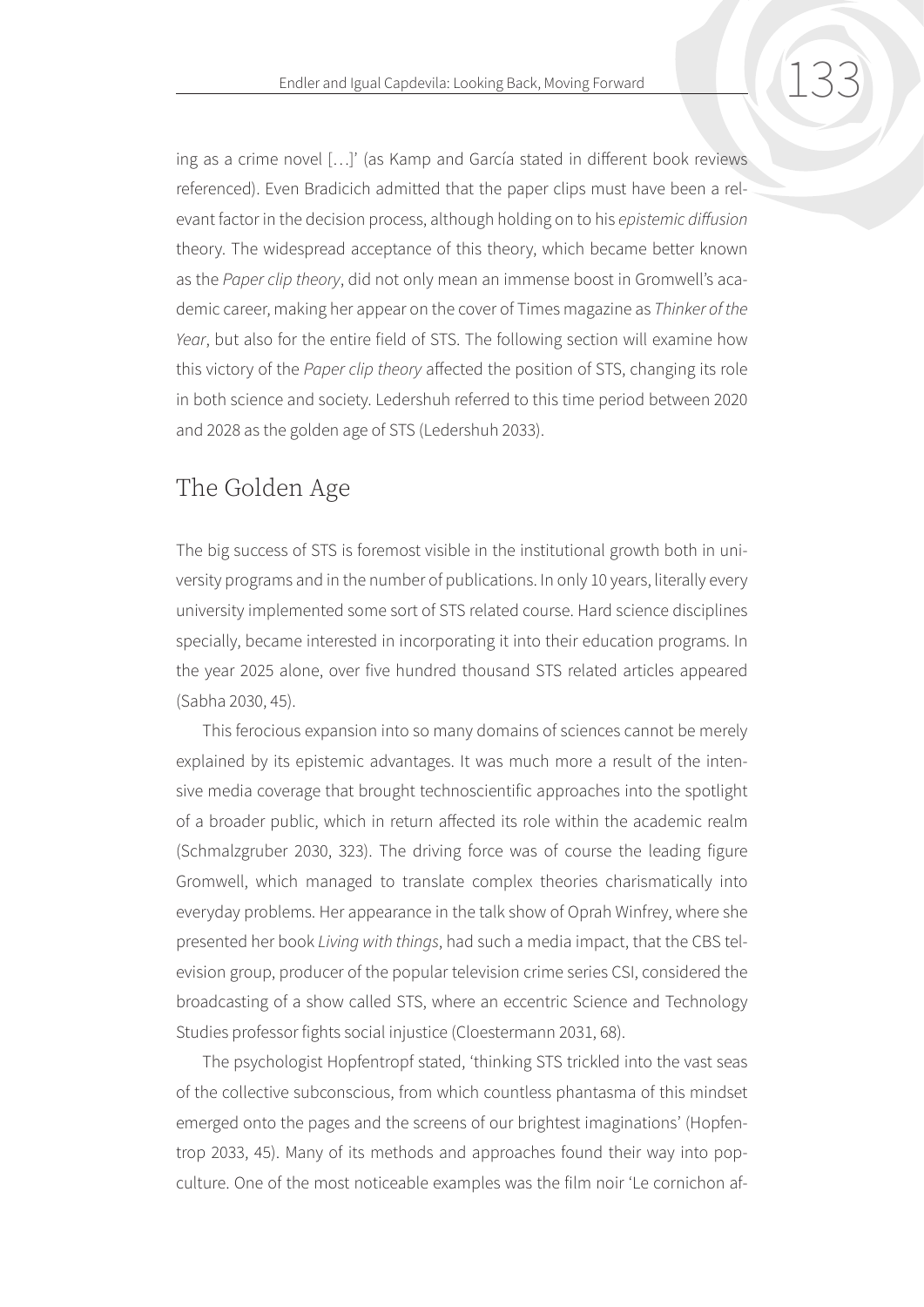fligeant' directed by Michael Bay in which the protagonist, a cucumber, battles with inferiority issues, and Aldru Rodriges' novel *Printed Letters* a moving love story between a folio and a document in a Portuguese archive of colonial medical records facing modernity and the electronic age.

Rethinking the role of humans, science and technology also appears to have affected theological debates. The third Vatican Council also considered as the 22. Ecumenical council in 2027 appears to include methods of the Actor-network theory concerning topics such as the problem of trinity and transubstantiation, with the goal of reconciling with the other Christian confessions.<sup>4</sup>In the light of this endeavor the first cyborg theology program was created at the Sapienza university of Rome, aiming at reconsidering the ontological status of humans and technology on a metaphysical level (Add 2029, 262). Similar debates emerged in the esoteric community, focusing on the question of what an actor really is. Dupont challenged the idea that a relevant *actant* cannot simply be defined as the entity that realizes potential, but rather as the driving force behind it (Dupont 2020, 262). Considering this argument Fanny Zauner developed the theory that only a singular divine being can be truly considered an *acteur* or *actant*, since everything is part of causal chains<sup>5</sup> that have to lead ultimately to one single origin (Zauner 2023, 34).

The grown interest in STS and the huge number of related publications was also causing a bigger diversity of topics and the branching out to other fields, one of the most prominent developments being *critical botanism.* The ground laying publication *Plants in labs* by Sophy Giantree, offered an empirical and theoretical analysis on the presence of pot plants in research environments and their influence on the outcome of a research.<sup>6</sup> In the last chapters she examined the events of June 20, 2014 using a topological approach and a method she termed *agricultural hermeneutics*. She concluded that the arrangement of plants, as well as the specific flora present in the decision process, lowered the probability for choosing a military solution. Papadopoulus one of her scholars introduced in his acclaimed book *Generation clash: the plants of yesterday vs. the fauna of tomorrow,*  the idea that the Green Storm events were in fact the culmination of a war among generations. He claimed that humanity was not only driven by its own decisions, but primarily by the needs of plants. Specific species, such as potatoes, tomatoes and cucumbers managed to conquer non-native environments by populating the shelves of supermarkets worldwide. This manipulation was only possible,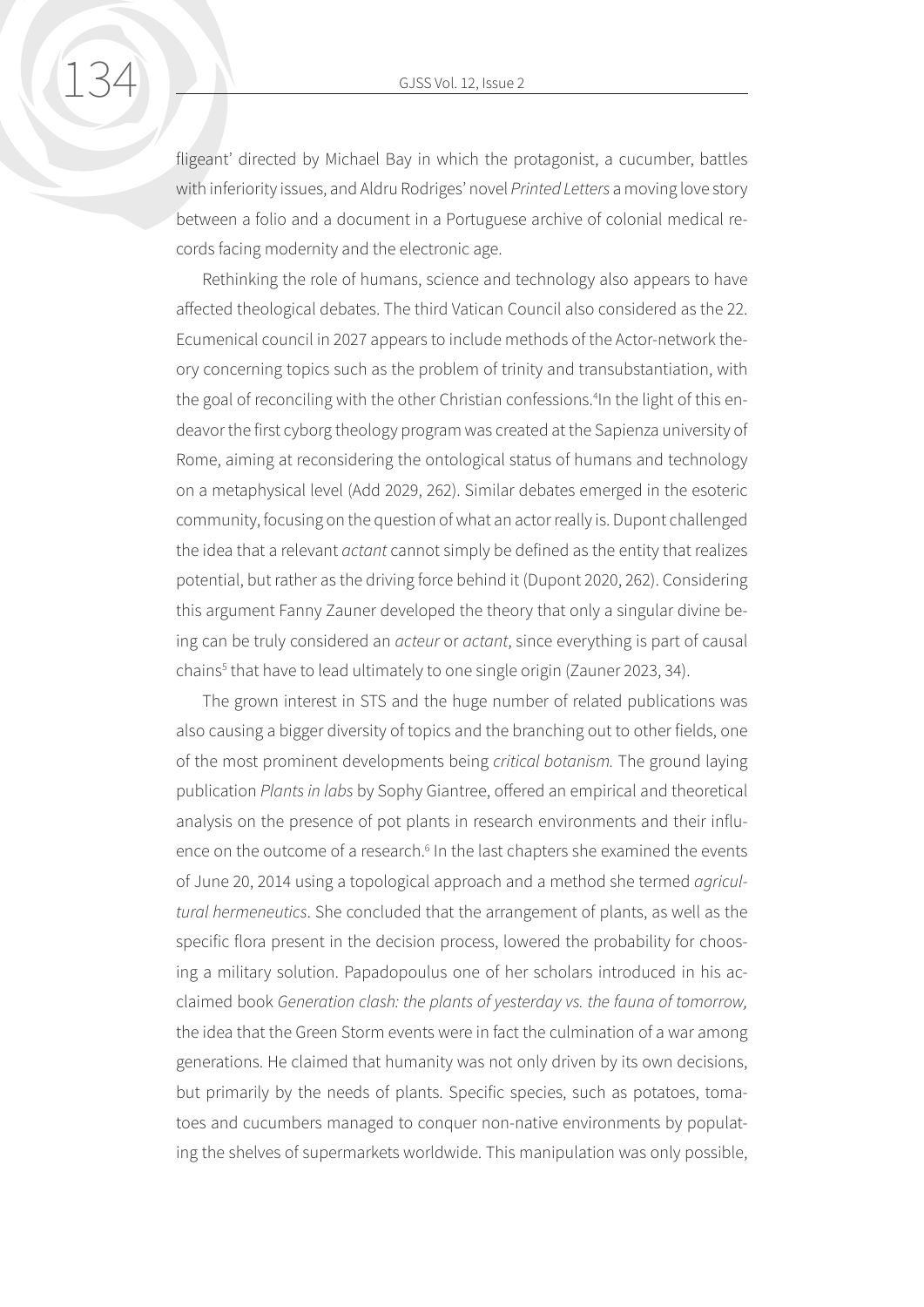by granting humankind the power stored in the remains of their ancestors, in the form of oil and coal. But the influence of these ancient forces had become too predominant. The Green Storm attacks are thus to be understood as an attempt from the living flora to regain control (Papadopoulus 2025).

Interesting enough, another study concerning the event lead to a further branch of STS. Timothy Hunter's media analysis studied the role of the representation of the human figure in the video release of the *Green Storm*. Before him research was carried out concerning the wording and the high-inference language used in the video and the overall framing of the images. Instead Hunter started focusing on the depiction of body and body language. In his work he developed a connectivity analysis of the present physical bodies, based on the video recordings of the emergency conference, which were unavailable for the scientific community till 2027(Hunter 2028).

Brigitte Rosario, leader of the *Green Storm,* was shown in the video ultimatum merely as a shadow in front of a white, blank space, emphasizing her changing gestures and posture. In her silhouette a variety of depictions of human-made structures and nature appear, underlining and adding additional layers to her message. Simon Estragon concluded that it had a powerful effect on viewers, because of the '[…] dreamy photography of the superimposed footage and the inciting narration, created by the soft nuances in her voice'. Estragon stated that what truly made it one of the biggest achievements in the art of propaganda, were the allusions to well-known catchy slogans and quotes from pop-culture, which gave it its heroic utterance (Estragon 2032, 89–90).

Hunter regarded this as a fundamental misconception. In his analysis he claimed to have found universal connectors of body language he called *gwa* (gesture schwa). Much like the schwa in languages like Armenian, Bulgarian, Catalan, Dutch or English, which is not present in writing, but only in spoken language, enabling the speaker to talk more fluently, by decreasing the effort of the vocal apparatus, the *gwa* has a connective function of gestures, determined by the economy of movement. This very fact, that the *gwa* is not determined by cultural or social factors, but rather by the rationality of its use, grants it the ability to transgress cultural and language barriers. Hunter put a strong emphasis on the fact, that there are no universal gestures, but that connective functions are necessary in every form of human communication<sup>7</sup>.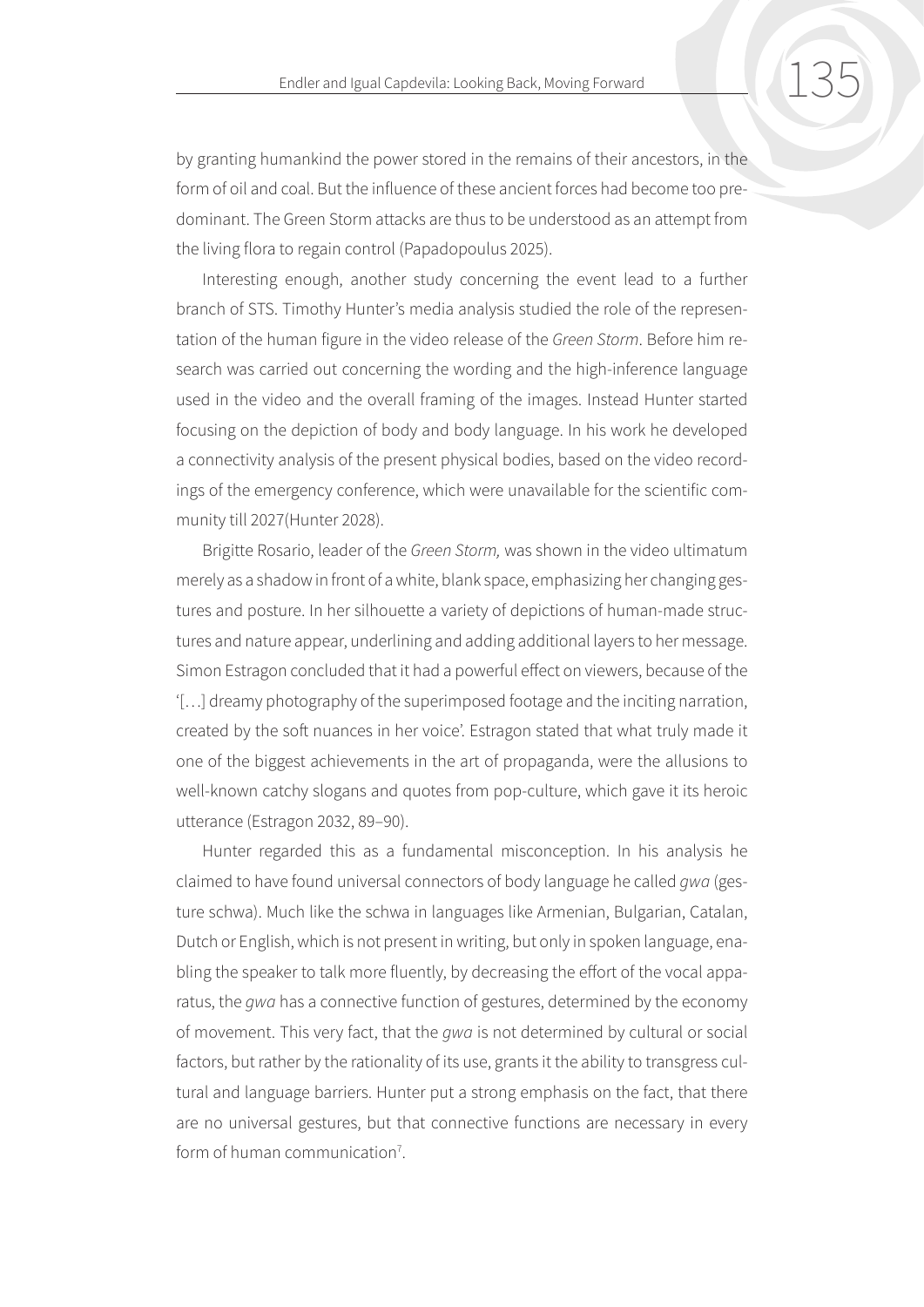He states that the appeal of the *Green Storm* video ultimatum was due to the artful usage of the *gwa*, conveying a universal message of danger, hope and responsibility. At the emergency conference the scientific solution manifested through the speech of geneticist Dr. Spencer. He pleaded for further research, highlighting the risk of the unpredictable outcome of fighting the plant with conventional means of warfare, and the risk of harming civilians in the process. Hunter claims that the body-brain language managed to make it seem as a morally impeccable position. The idea of not making a deal with the enemy, while avoiding large scale conflicts, turned out to be attractive enough for the leaders, because and through the discursive nature of the embodied dialog. According to Hunter, the military solution lost a lot of its appeal due to the personal qualities of its spokesperson Colonel Pierce. His furious gestures and cruel observations created a constant negligence of conciliation. In particular his physical assaults on Dr. Spencer during his speech, led to negative priming towards this solution. The choice of Col. Pierce as spokesperson has been much discussed and was subject of a lot of speculation.<sup>8</sup> In Hunter's view, his presence at the emergency conference were certainly not beneficial to the cause he argued for.

Hunter concludes that regardless of the outcome, the discourse was not so much a result of fragmented information as depicted by the *Paper clip theory*, derived from the surrounding flora or a purely rational one, but rather a result of misleading entanglements of bodies and attributions. Based on this analysis he developed the PLCT (Post-lingual communication theory), which tries to achieve the most egalitarian, inclusive and balanced discourse, by banning spoken language and solve conflicts exclusively through dancing. 'If every lawyer, tax accountant and politician would dance instead of talk, there would be no crime, no social inequality and no war.' (Hunter 2038)

In the last section of the paper we want to have a look at the last couple of years pointing to a very different kind of trend.

#### The big divide

The STS field has developed a big influence in society, moving from a small community, to a scientific endeavor that has found its way deep into the scientific mainstream. As Heather put it jestingly,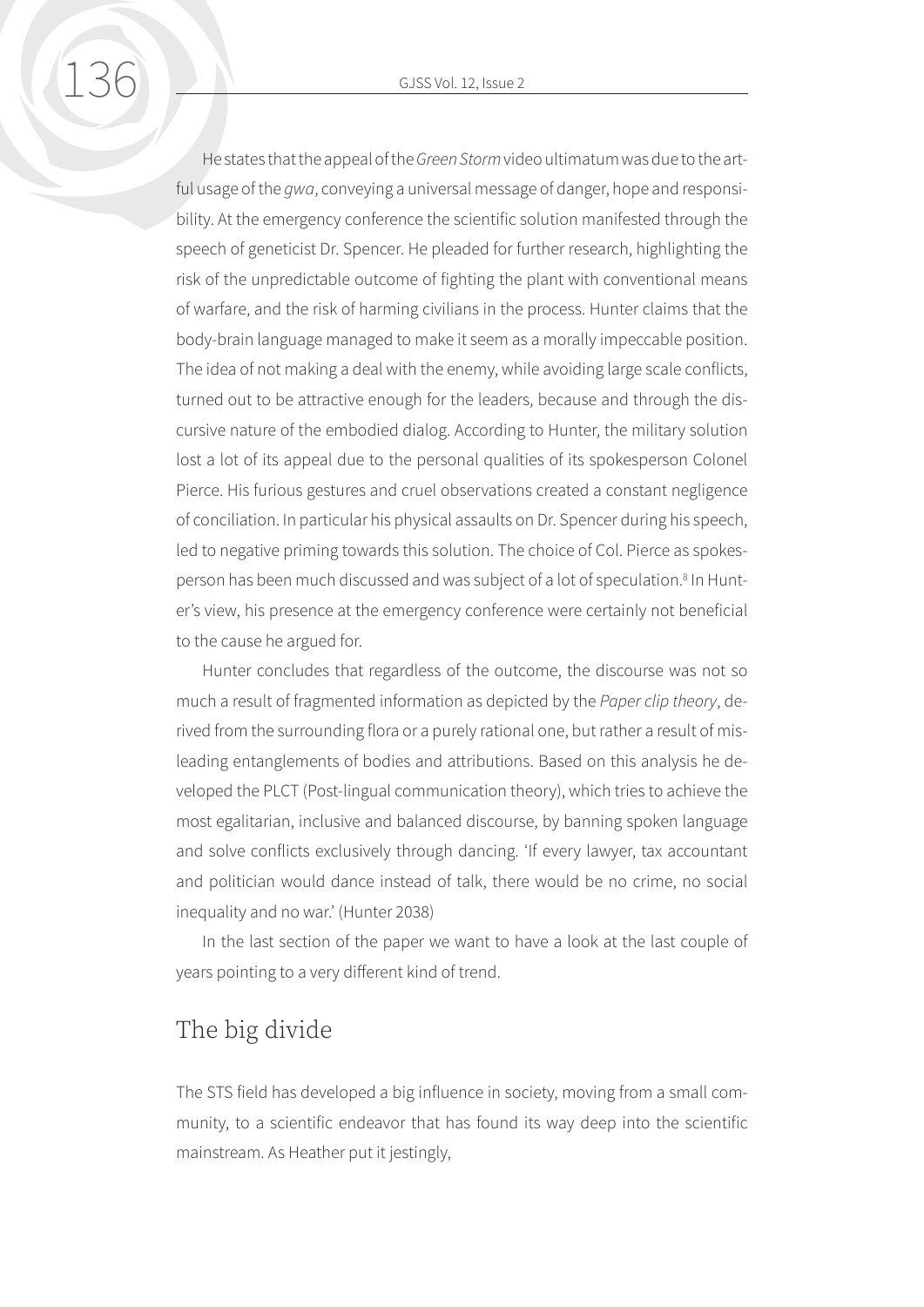Science and Technology studies went on from being the geeky child, no one wants to pick into its baseball team, to the beloved prom queen. Now it is well established in the scientific realm and does not feel the need to pick every fight with her bigger brothers and sisters of academia and sometimes even prefers to drink a hot cup of tea in quiet, with a dash of milk, while the others quarrel (Heather 2029, 66).

Although this comment has to be taken with a grain of salt, it is very true that STS became part of the scientific establishment in the 20's. STS scientists were an intricate part of many ethic commissions, they guided participative projects in many countries to involve the public in political decision-making processes, and they gained a certain influence as councelors for governmental bodies (Sabha, 290–308).

In 2029 the city of Haarlem, in the Netherlands, had grown, to such an extent that it merged into the municipality of Amsterdam. To cope with the unbearable bicycle jams the Netherlands decided to connect both cities with a transmunicipal bike underground system. The ambitious aim was to create a functioning underground system, with wagons, which would be particularly designed to transport a vast amount of bicycles and their bikers. The Netherlands gathered an expert committee of STS scientists, to find an applicable answer on how to deal with the complicated entanglement of the stakeholders affected by this enormous construction plan.

Which parts of the city should be connected? Which buildings can be demolished? Should rollerblades be allowed? Many decisions had to be made. The Netherlands wanted to be at the forefront of innovation, envisioning its underground system to become, the gold standard of STS-approved infrastructure (Lear 2030, 56). This project was the first of its kind and the crowning symbol of the trust, placed in this scientific field. However, with STS's great success a new problem emerged. The rapid development of the field created differentiated approaches, sharing, over time, less and less common ground. The STS committee appointed by the Dutch government illustrated this diversity. The scientists involved in this project quickly started to split into three fractions: the Critical Botanists, the PLCTs and what we want to refer to as Gromwellians.

Although not completely homogenous in themselves, the Gromwellians had similar approaches in common. They hoped to tackle the issues by already well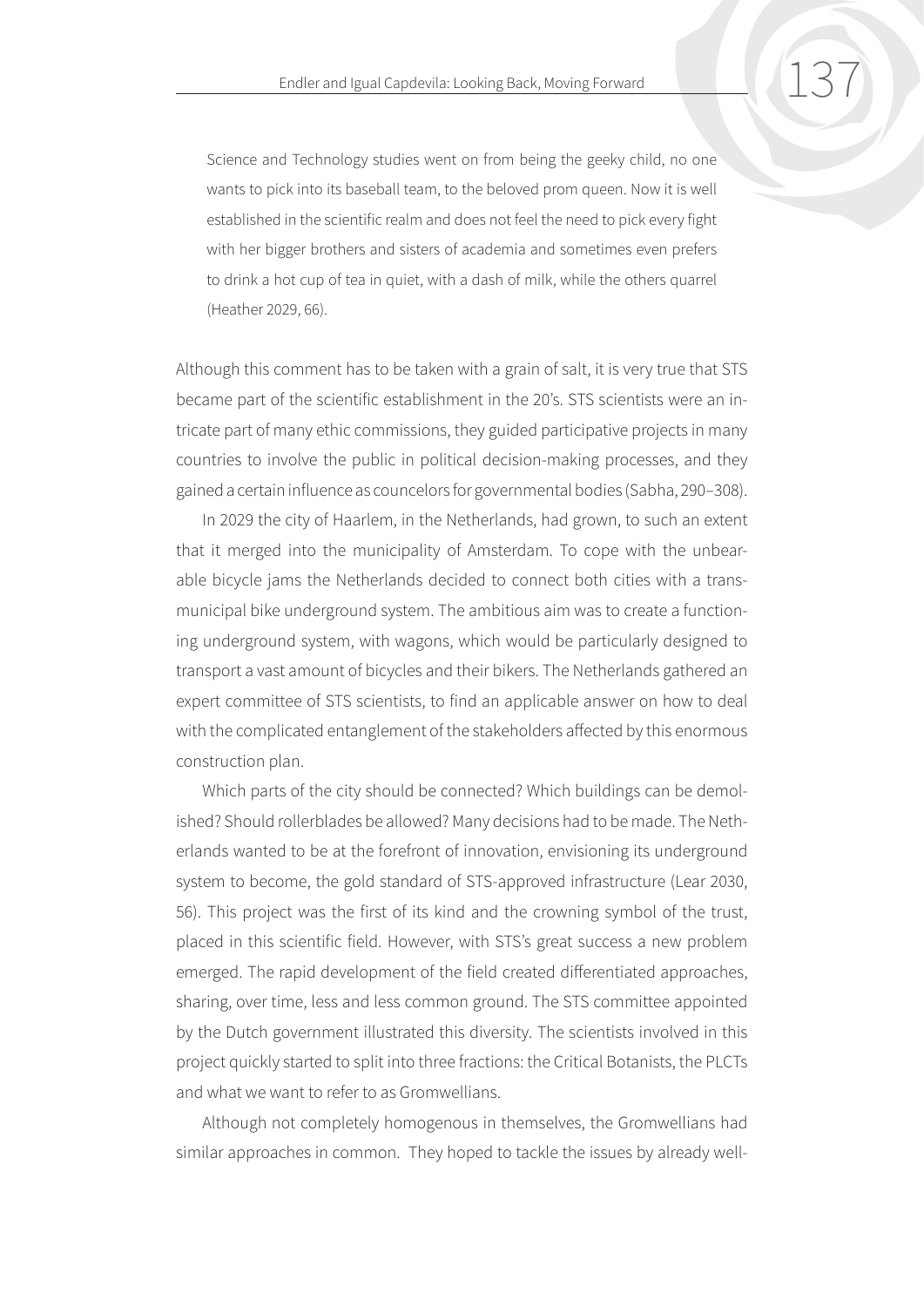established scientific means, such as hyper networks analysis and participatory action research methods, to finding consensus or at least overlapping interests among the stakeholders. They aimed to design the underground-bike system, with an emphasis on the social interaction between the bikers and non-bikers. Trains should not be merely used as a means of transport, but to share time together and meet new people (Dinge 2031).

The critical botanists approach was concerned with the integration of plants as equals into the lives of the peoples and the process of development. A big concern was to find ways to minimize the harm caused by the construction, on the root system of trees and Rhizomes of Mushrooms (Busch 2031). This should have been achieved by creating the so-called 'root route', by mapping every deep-rooted relevant entity and circumventing them as good as possible. Some critical botanists even suggested designing the trains as mobile glasshouses, to ensure the mobility of plants. They stated that to create a truly egalitarian society, one must take into account not only the right for mobility of the fauna, but also of the flora.

 The PLCT theoreticians on the other hand focused on the political and social realm of expressive gestures. They started initiating dances in public spaces, such as parks, bus stations and public toilets in order to explore the quality of embodied shared urban spaces. Stemming from this research, an early proposal was to remove all the seats in the trains to provide enough space for bodily expressions. Since they refused to publish papers in written form, it became increasingly harder to communicate among the scientists involved (Kondak 2034, 156).

Four months after the project started, conflicts emerged among the members of the expert committee. Baralla Kualo one of the Gromwellian scientists involved, was frustrated by the lack of progress and blamed publicly the critical botanists for showing no interest in catering to the needs of the people affected. She was particularly harsh towards the PLCT faction, stating that their entire methodology consisted in 'jumping around like a bunch of adolescent chipmunks (Spikey 2032, 12).' This evoked a broader discussion outside the confined borders of the Haarlem Committee. Latent conflicts in the STS field were voiced in reaction in the form of papers and tweets. Ledershuh for example tweeted: 'OMG. Crit botanists go green storm on Harlem!!! WTF #LoonyBoties'. The hash tag "LoonyBoties" became immediately a TT (trending topic) for months. His reaction did not only reflect, the disappointment brought by the incapability of the Haarlem Committee to work to-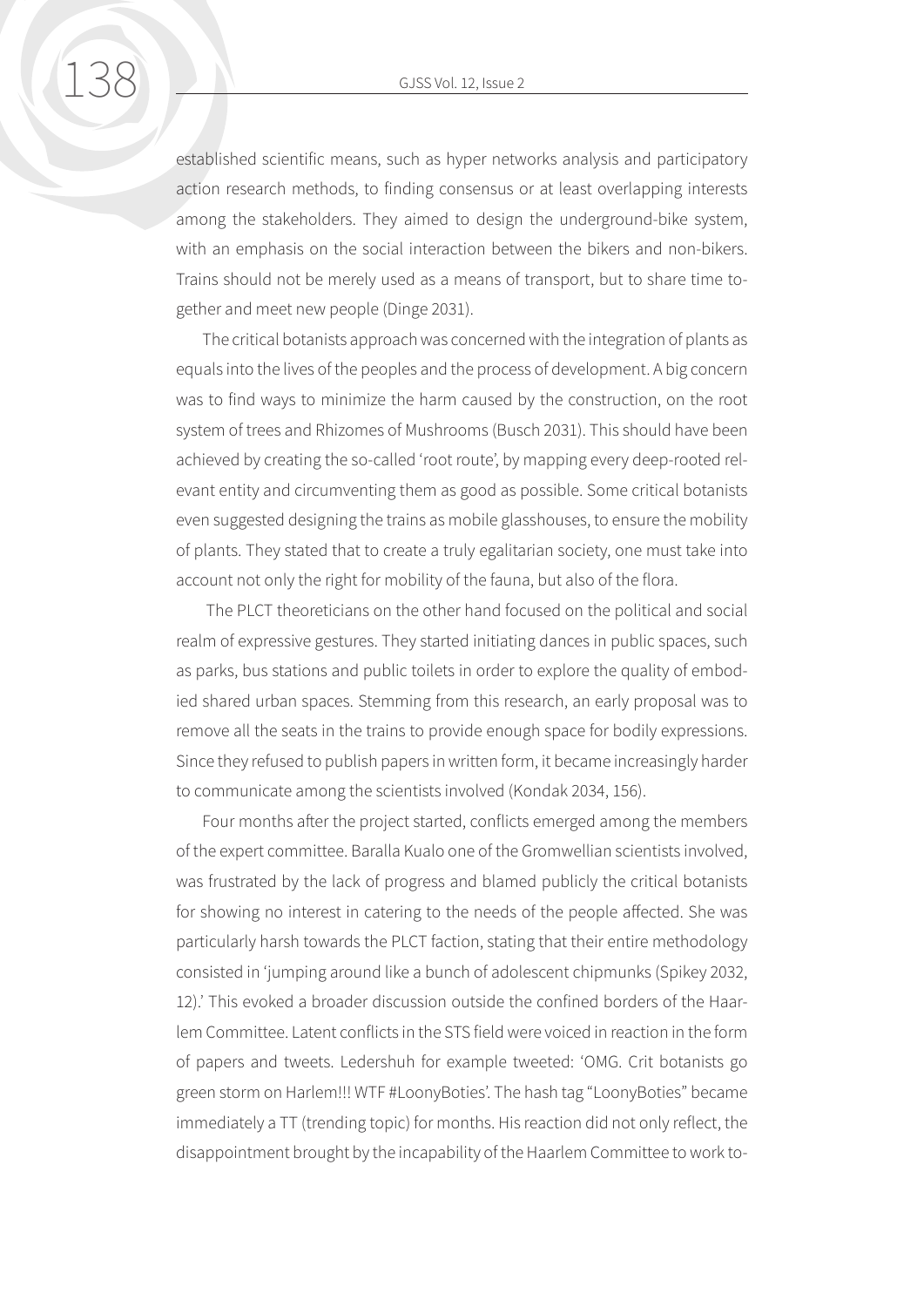gether on reaching this prestigious goal, but also the ideological proximity of critical botanists to the perpetrators of the Green Storm attacks. The critical botanists were outraged by this comparison. An open letter was released by Papadopoulus, Giantree and other academics sympathizing with critical botanist views, stating their strong and firm rejection to the goals and means of the Green Storm. Furthermore the letter expressed their disappointment towards the mammalocentric views of other STS scholars. 'It seems unacceptable to exclude other species which play such crucial role in our social life. Even from a mammalocentric position one has to admit that our very existence, would not be possible without our Plantae and Fungi kin'. Apart from that Papadopoulus stated, he admired the expressiveness of the PLCT faction and their work. But he was also very clear about the fact that he considered their research as a piece of performance art rather than as a



Image 1: Statement delivered by Hunter at the occasion of the Haarlem Underground dispute.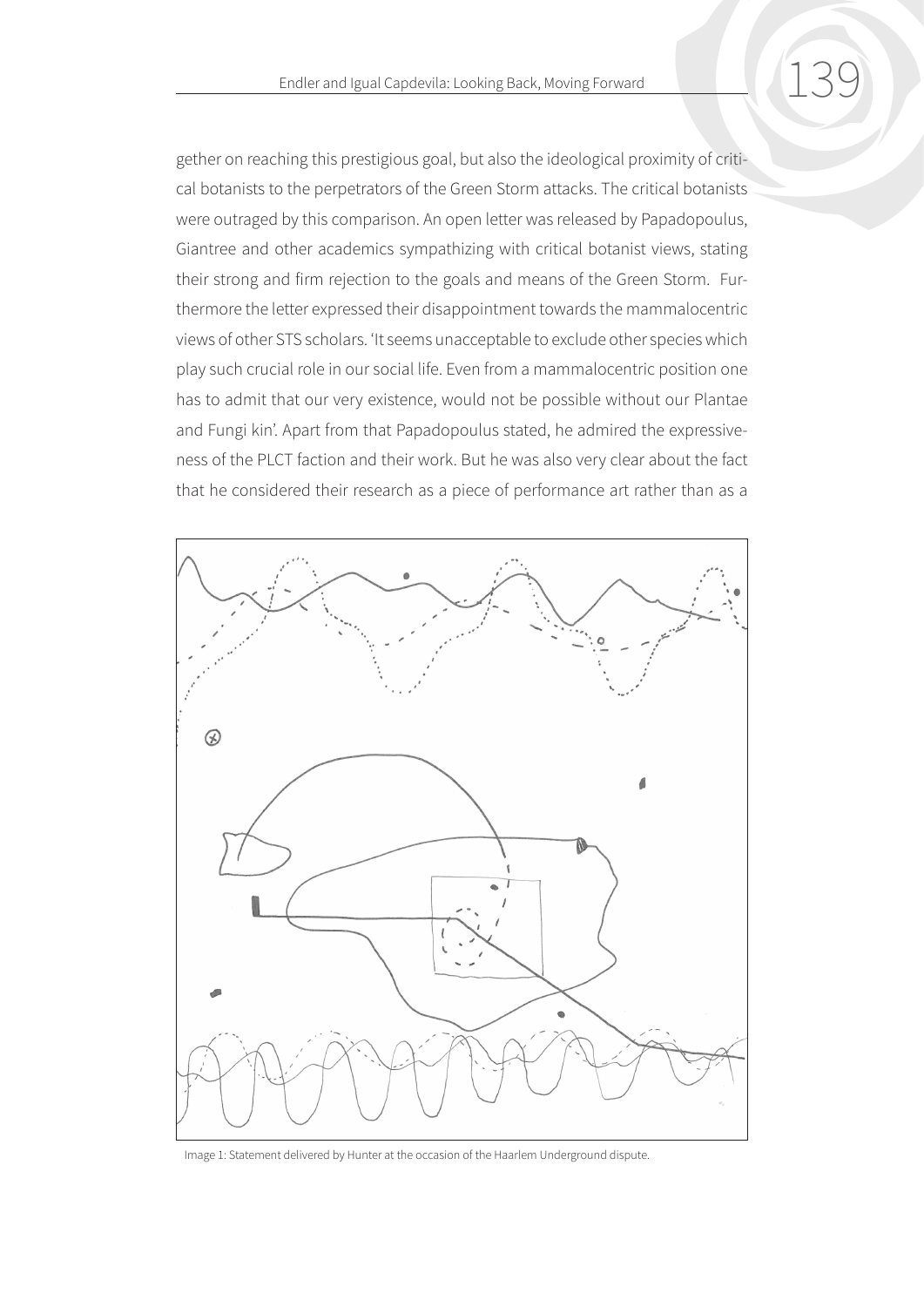scientific endeavor. Hunter, the founder of the PLCT reacted with a video answer, in which his furious performance expressed the discontent with the direction this debate was heading. His scholars in the Haarlem Committee argued that it was impossible to get some serious work done with their colleges, because the others '[…] just kill the good vibes' and were unwilling to 'go with the flow'.

After only 18 months the project ended prematurely, as the parties involved refused to work together. The very symbol of the social acceptance of the STS field, turned out to be a painful reminder of a discipline falling apart, making the incident an infinite source of hallway quarrels in the STS departments.

In the winter of 2033 the Biannual 'Assembly for the Advancement of Academic Research' (BAAAR) took place in Gibraltar, to commemorate and prepare for the 20th anniversary of the Green Storm attacks. Due to its size and the long list of prominent keynote speakers, it was considered the most important STS conference of the year (Kosheen 2034). During the first days of the event, tensions were noticeable. Shivangi Bupta praised in her introduction speech the advances of the field, without mentioning any of the achievements of the critical botanists or PLCT scientists. On top of that, the critical botanists saw the fact that the conference was only decorated with plastic plants, as a personal offense. At the lecture performance of Hunter in which his research results on the effects of 'touchscreen technology on the emergency conference in 2014' were presented through gestures, the mood in the audience suddenly changed. One of the attendees described it as follows: 'Many ugly words have been said, many inappropriate gestures have been exchanged and it was an overall unpleasant sight.' Although Hunter's performance lecture was not particularly provocative in itself, it was the straw that broke the STS camel's back. The conflict spread throughout other lecture halls, causing a climate of heavy discussions and blame. Accusations of unsound methods or obtuse views circulated. The conference was planned for three more days, but since only a few people showed up the following day, the organizers decided to cancel it.

Twelve months after the BAAAR´s failure the STS community still seems to suffer from a hangover. Many signs seem to indicate, that a number of prominent STS departments and research groups are facing strong theoretical and personal conflicts. It is hard to tell whether this will result in a few minor splits or could develop into a major break in the field.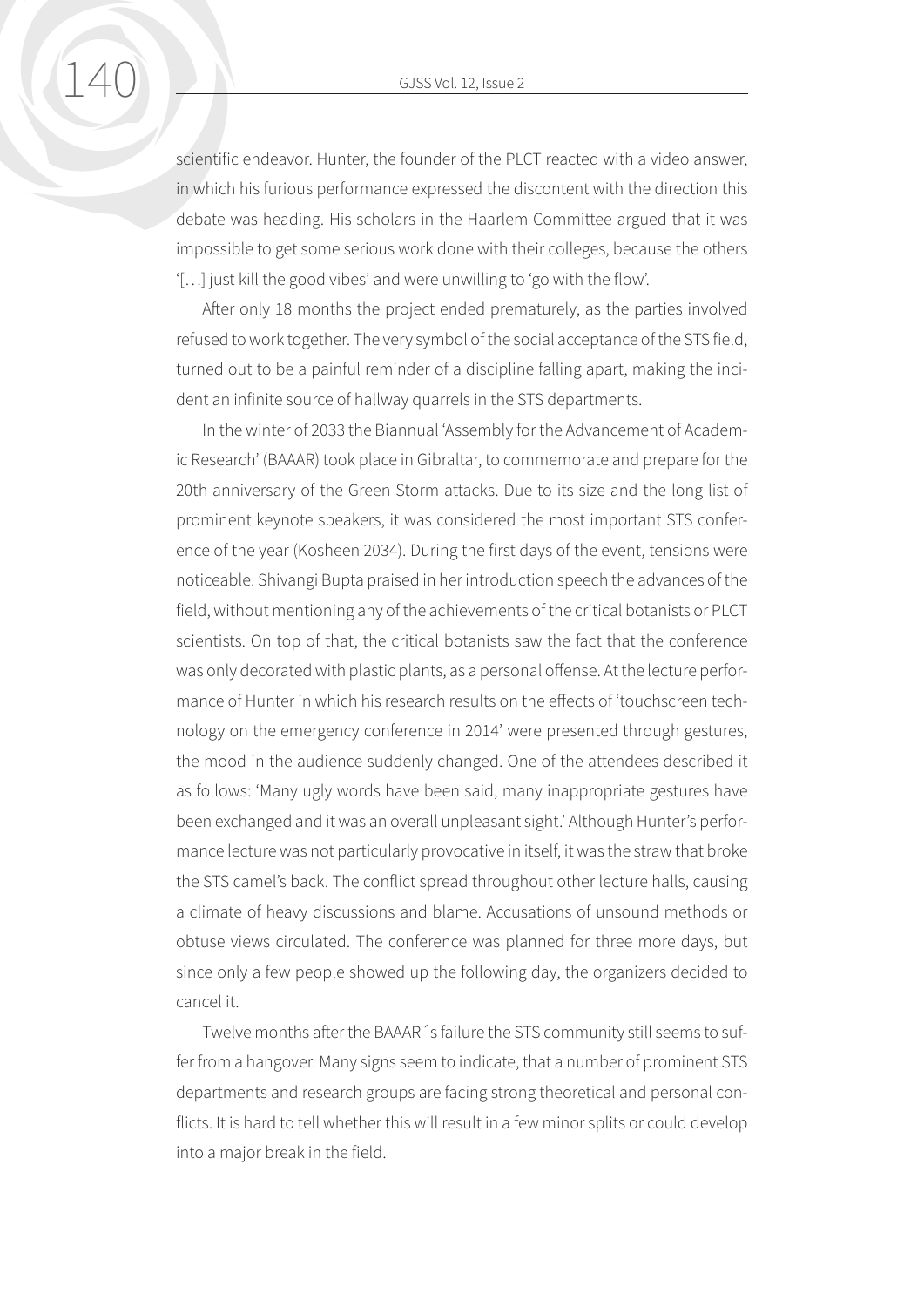# Conclusion

The paper tried to offer a historical overview of the development of the STS field in the last 20 years, by raising the question how the Green Storm attacks affected its sprouting. To do these question justice would require at least another essay, or rather an entire book, but we regard this paper as a first step of developing a conclusive narrative of the changing morphology of this scientific endeavor. Although STS remained always a fluid conglomeration of divergent approaches and goals, it has also reached a broad acceptance in the public eye, hence being perceived as a homogenous field. Projects like the Haarlem Underground, forced the blossoming science to act as a univocal entity, causing situations in which internal discrepancies had to be confronted. We tried to show that both theory and methodology of the recent developments of STS are closely related to the events of June 20, 2014. From the rise of the discipline to its current state, the reflection on the event has repeatedly being the turning point of major changes in the field. History was written, by rewriting it. Hardman said in his speech at the BAAAR in Gibraltar, that it might be time to consider going separate ways (Hardman 2033). We strongly disagree. Conflict is always a chance to grow, which STS has shown in the last 20 years again and again. Its very essence has always been to question the given and finding reveling ways of seeing the presupposed. Although it might have been at times a bumpy journey with many hurdles, one has to admit that it has been an exciting ride. The future lies in overcoming our differences, so we can keep on changing the world.

# Endnotes

- <sup>1</sup> The embarassing unvoluntary release of the 'Smoothiegate papers' occured in 2020, when a high-rank CIA agent sub-rented his appartment to an investigative journalist of the international press agency Reuters.
- <sup>2</sup> Jefferson Polnja argues that it could have taken only one year, but the lack of auto correcting software added a considerable amount of effort for a generation of digital natives.
- <sup>3</sup> Richard Schweinfurt went even further by elaborating on the topic of incompatibility with the used paper type.
- <sup>4</sup> "The ontological status of God, Jesus and the Holy Ghost and their relation to each other were the theological cause of many schisms through out the history of the Christian community. The Actor-network theory offers a new language to find a common ground." – Pius Alumirasa 2028. *Praying Networks (*Roma: Vatican Press, 89)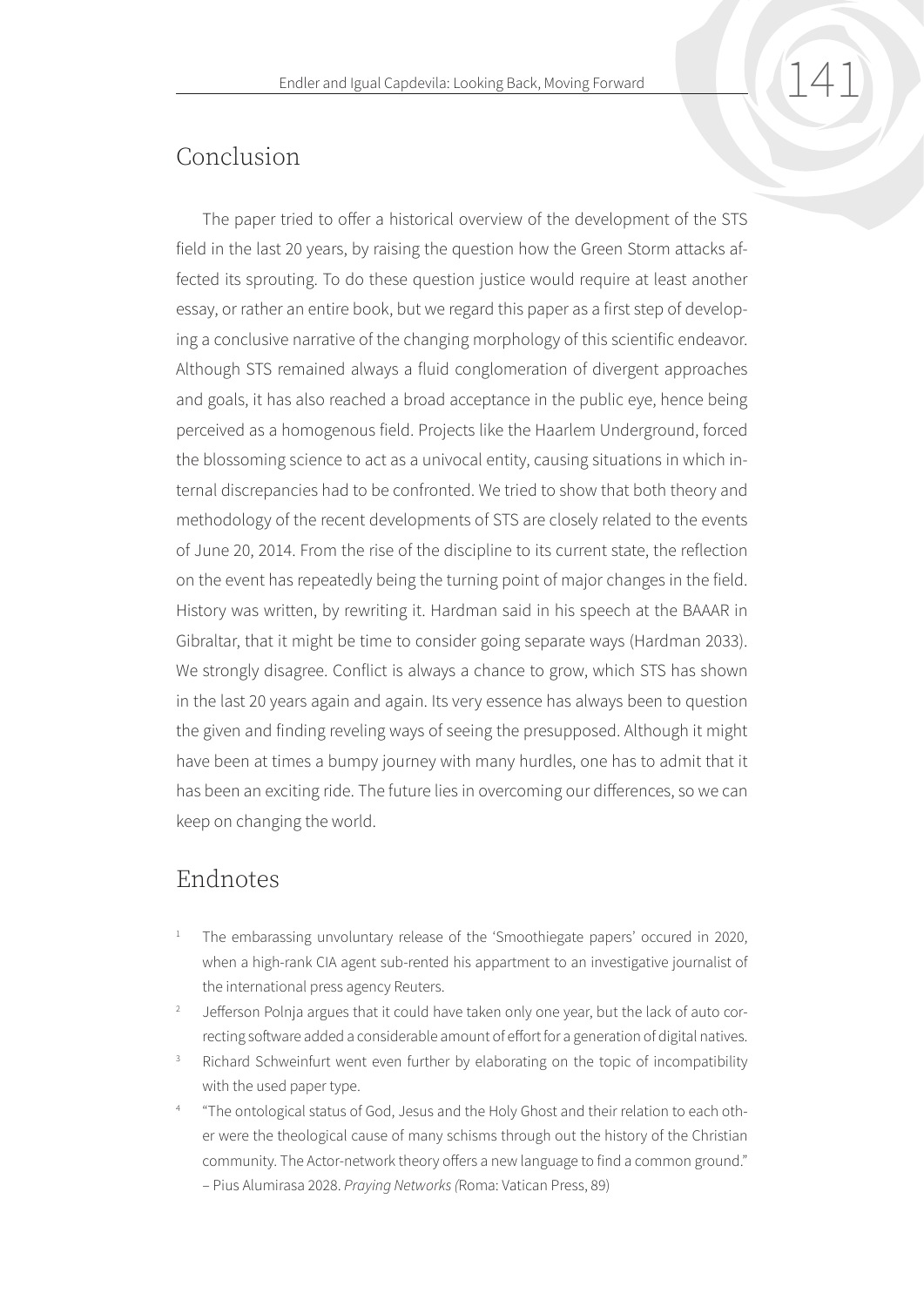- In a recently published paper Lee Palatschinke develops the view that hindi and budhist communities have been influenced as well, but less noticeably, because the contingent conception of beingness and ontological statuses were already intrinsic part of their world framing.
- <sup>6</sup> Nearly at the same time the famous paper 'Rubber Roots' by Theodor Papadopoulus appeared, addressing the issue of technology and plants, pleading for considering plants in modern society as cyborg beings.
- Even though the gwa may change from culture to culture, it always exists in some form, changing the quality of the information communicated.
- <sup>8</sup> Alois Deniken suggested that Pierce´s privileged position could be linked to the fact that he may be the illegitimate son of a former general of defense of the United States, but his sources have been proven unsound

#### References

Add, Sebastian. 2029. *Technosciences and the body of Christ*. Paris: PUF.

Almanac, Aladdin, Gluehbirn, Sabina and Fidela Doublefine. 2018. *A Quantified Summit.* New York: Pub Few.

Alumirasa, Pius. 2028. *Praying Networks*. Roma: Vatican Press.

Zauner, Fanny. 2023. *Neoaristotalian tendencies in modern religions*. Lisbon: UE.

Bradicich, Lubomir. 2018. " 'Expecting the Unexpected': On the events of the 20 June

2014." Paper presented at the annual meeting for the Society of Modern History, New Orleans, Louisiana, November 21–24.

Boktanova, Ulrika. 2020. *Green Storm in Press and Media*. Moscow: LIK.

Busch, Margit. 2031. *Space, Time, Matter and Energy*. Vienna: transciency.

Clinton, Hillary. 2020. *A man without pants.* Washington: Memoir Ltd.

Cloestermann, Steven Ernst. 2031. "Did you see the last Oprah?" *New New Left Review*, January 25.

Deniken, Alois. 2019. *Stranger than fiction.* Basel: UFO Verlag.

Dinge, Menge. 2031. *Post-Paper Clip Theory*. Arequipa: movimiento editorial.

Dupont, Claude. 2022. *The things in us*. Paris: PUF.

Endler, Benedict. 2022. "Contesting Imaginaires in the Telling of Events". MA diss., University of Vienna.

Estragon, Simon. 2032. *Performance Art, Media and Women*, Berlin: Es geht.

García, Johannes. 2019 ."Des objets qui font clac," review of Worlds of Paper, by